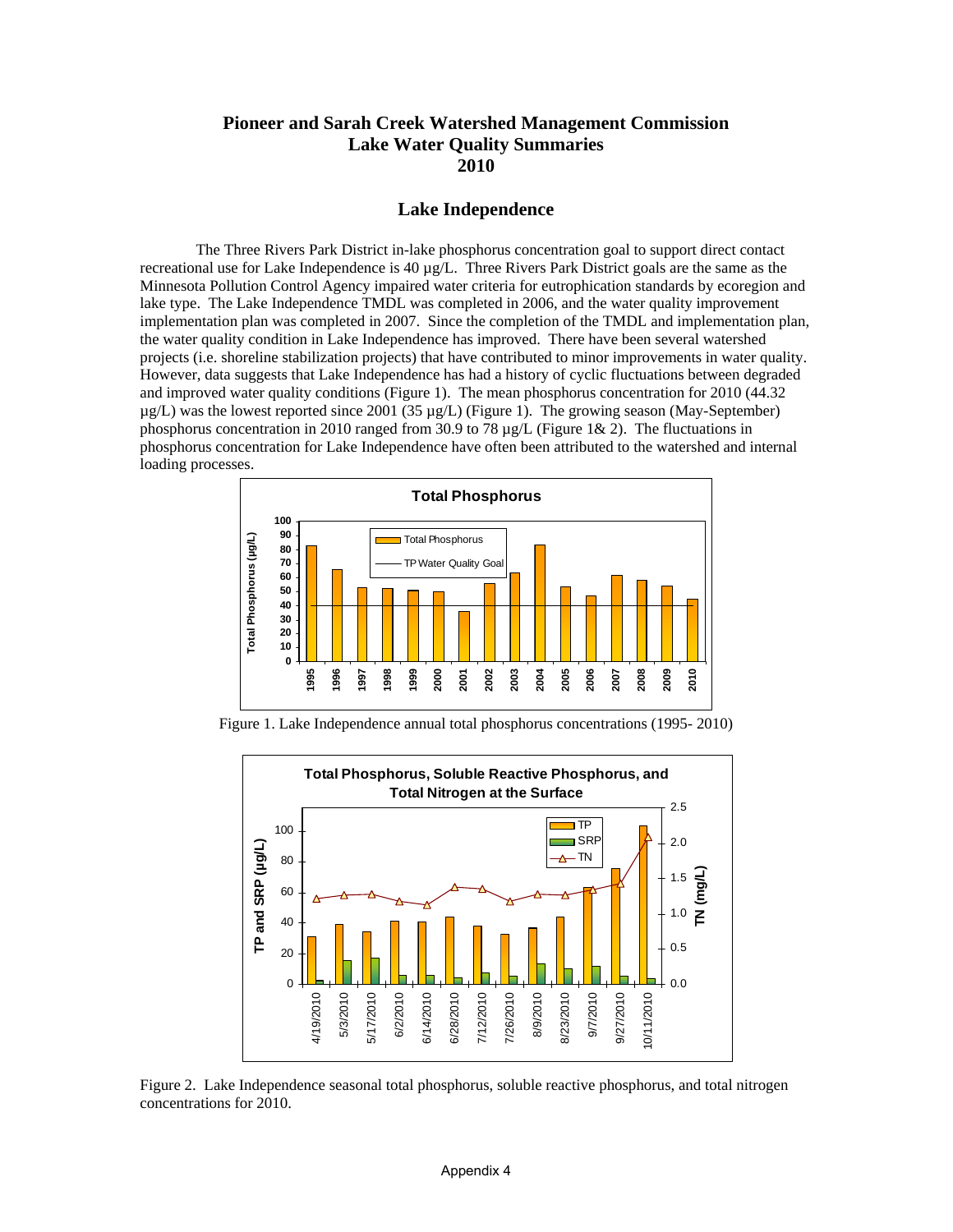The excessive phosphorus concentrations in Lake Independence have often corresponded with degraded water clarity conditions due to severe algae blooms. However, chlorophyll-a concentrations and water clarity conditions have improved since 2007 (Figure 3). The mean chlorophyll-a concentration in 2010 was 15.29  $\mu$ g/L with values ranging from 1.2  $\mu$ g/L to 50.0  $\mu$ g/L (Figures 3 & 4). These values are slightly higher than the MPCA water quality standard for impairment of  $14 \mu g/L$ . The decrease in chlorophyll-a concentration has resulted in an improvement in water clarity. The average secchi depth transparency for 2010 was 2.40 m (Figure 3), which is above the MPCA water quality criteria for impairment of 1.40 m. Lake Independence had Secchi depth transparency measurements in 2010 ranging from 0.7 m to 8.11 m (Figure 4).

A trophic status index was calculated for Lake Independence using the total phosphorus, chlorophyll-a, and secchi depth measurements. The average trophic status index calculated for 2010 was 56.32. This value is on the lower boundary defining eutrophic conditions. Eutrophic lakes tend to have an increase in nutrient enrichment, leading to the overgrowth of aquatic plants, oxygen depletion, and algal blooms.



Figure 3: Lake Independence annual secchi depth and chlorophyll-a concentration.



Figure 4. Lake Independence seasonal secchi depth and chlorophyll-a concentrations in 2010.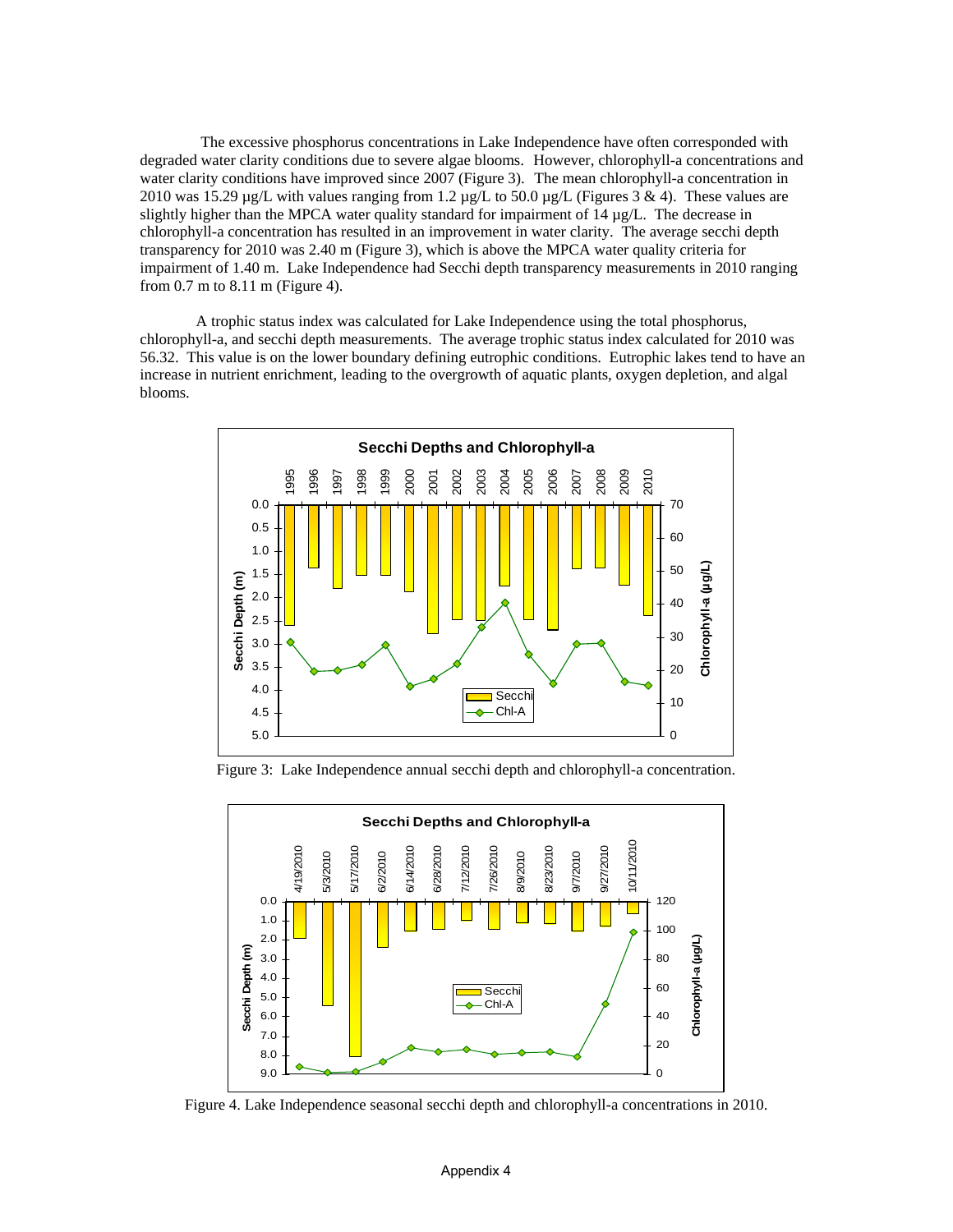## **Spurzem Lake**

Spurzem Lake has excessive nutrients that contribute to poor water quality conditions. The inlake total phosphorus concentrations have exceeded the Minnesota Pollution Control Agency impaired water criteria eutrophication standard of 40  $\mu$ g/L for the ecoregion (Figure 1). The in-lake phosphorus concentrations have gradually increased since 2007 (Figure 1). The mean total phosphorus concentration in 2010 was 170.5  $\mu$ g/L with values ranging between 108.1  $\mu$ g/L and 258.2  $\mu$ g/L (Figures 1&2). The high phosphorus concentrations are attributed to significant sources of external and internal loading. The source of internal loading for Spurzem Lake includes nutrient release from the sediments during anoxic conditions and the senescence of curly-leaf pondweed.



Figure 1. Lake Spurzem annual total phosphorus concentrations (1995- 2010)



Figure 2. Spurzem Lake seasonal total phosphorus, soluble reactive phosphorus, and total nitrogen concentrations in 2010.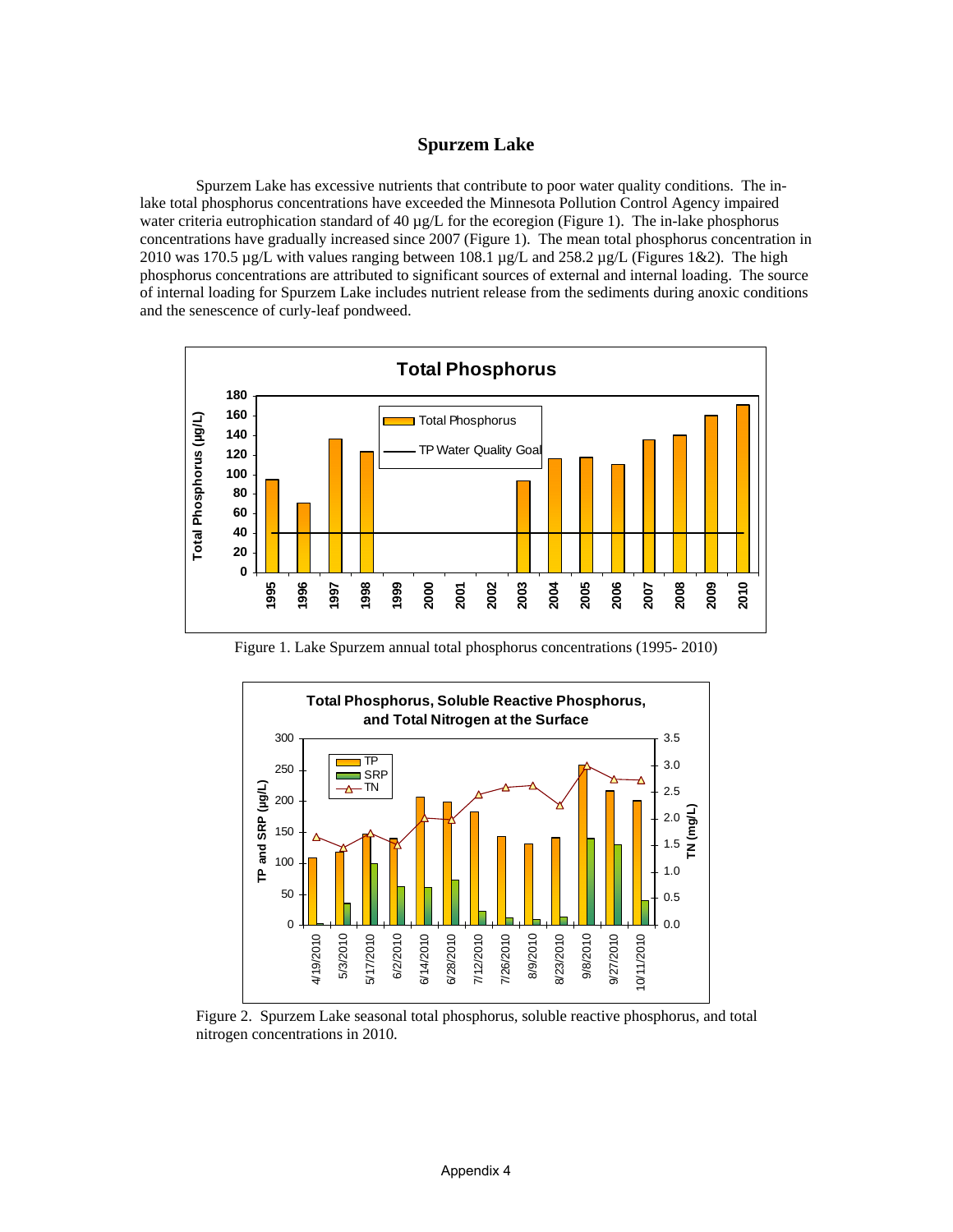The excess phosphorus concentrations have contributed to severe algal blooms in Spurzem Lake. The algae blooms typically occur as water temperatures increase from June through August. The average chlorophyll-a concentration in 2010 was 47.5 µg/L with summer values ranging from 31.9 µg/L to 80.6 µg/L (Figure 3). The severe algae blooms in Spurzem Lake resulted in poor water clarity conditions, which had an average secchi depth transparency of 1.05 m in 2010. Currently, the water quality conditions are considerably higher than the MPCA eutrophication standards for impairment of chlorophyll-a  $(14 \mu g/L)$ and secchi depth (1.4 m). Despite poor water clarity conditions in 2010, a clear water phase did occur in May that had the lowest chlorophyll-a concentration  $(2.8 \mu g/L)$  and the highest secchi depth transparency (3.36 m). This clear water phase was most likely attributed to an increase in zooplankton abundance.

A trophic status index was calculated for Lake Independence using the total phosphorus, chlorophyll-a, and secchi depth measurements. Spurzem Lake is classified as a hypereutrophic lake with a trophic state index of 70.48. Hypereutrophic lakes have degraded water quality conditions that typically limit recreational use, create light-limited productivity, and promote dense blue-green algae blooms.



Figure 3. Spurzem Lake annual Sechhi Depth and Chlorophyll-a concentrations (1995- 2010).



Figure 4. Spurzem Lake seasonal secchi depth and chlorophyll-a concentration in 2010.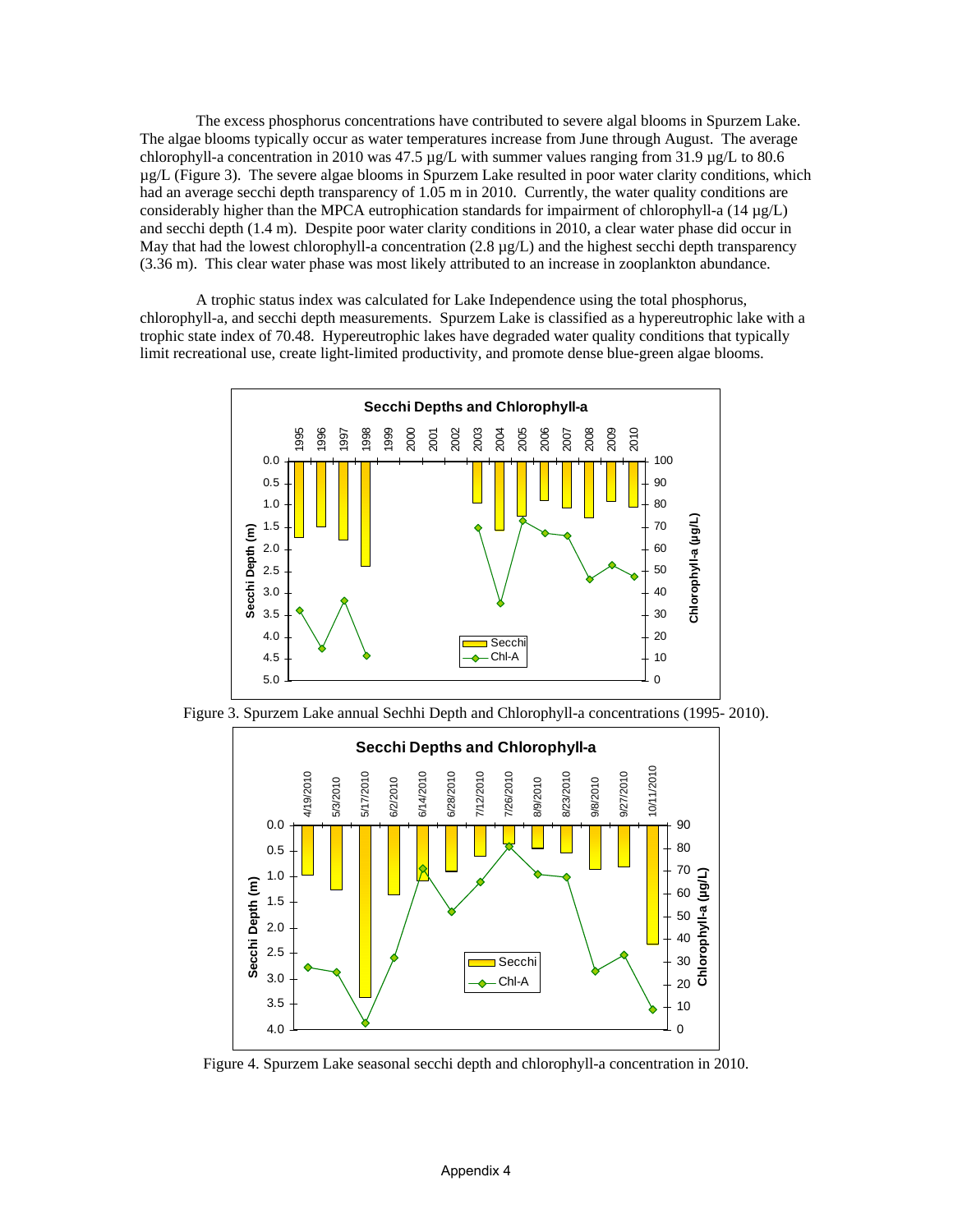### **Half Moon**

 Half Moon Lake is the downstream receiving water body from Spurzem Lake. The water flows out of Spurzem Lake through a wetland complex prior to flowing into Half Moon Lake. The wetland complex does not appear to provide much filtering capacity since Half Moon Lake has degraded water quality conditions. Half Moon had an average phosphorus concentration of 134.4  $\mu$ g/L with values ranging from 93.3  $\mu$ g/L to 194.8  $\mu$ g/L in 2010 (Figures 1 & 2). These phosphorus concentrations are similar to values reported in 2009. Unfortunately, the lake has only been sampled three times in the last ten years making it difficult to establish any historic water quality trends.



Figure 1. Half Moon Lake annual total phosphorus concentrations.



Figure 2. Half Moon Lake seasonal total phosphorus, soluble reactive phosphorus, and total nitrogen concentrations in 2010.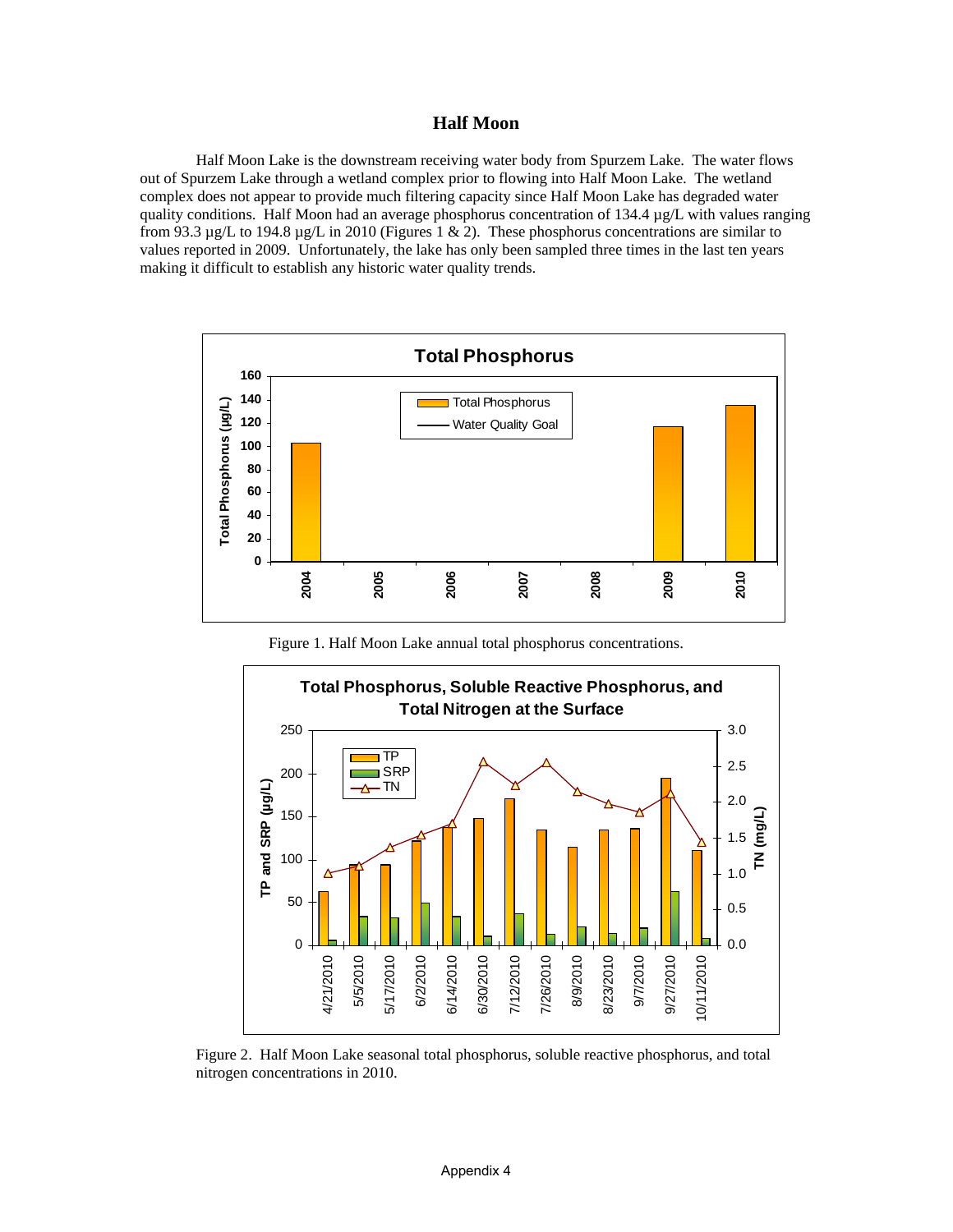The excessive phosphorus concentrations are conducive for the development of severe algal blooms. The average chlorophyll-a concentration was 47.4  $\mu$ g/L with values ranging from 21.8  $\mu$ g/L to 76.7  $\mu$ g/L during the summer in 2010 (Figures 3 & 4). The severe algal blooms resulted in poor water clarity conditions with an average secchi depth of 0.96 m (Figure 3). Half Moon Lake had a clear water phase similar to Spurzem Lake that developed in May of 2010 (Figure 4). This clear water phase has been attributed to an increase in zooplankton abundance. Water clarity gradually decreased in response to the development of algal blooms as water temperatures increased. Secchi depth transparency ranged between 0.45 m and 0.75 m during the summer.

 The total phosphorus, chlorophyll-a, and secchi depth data was used for estimating an average TSI value for Half Moon Lake. The average TSI value of 68 for Half Moon Lake is indicative of lakes with eutrophic to hypereutrophic conditions. Lakes with eutrophic to hypereutrophic conditions frequently have high nutrients with the development of severe algal blooms. The degraded water quality conditions of Half Moon Lake are a primary concern because the lake ultimately outlets to Lake Independence.



Figure 3. Half Moon annual Sechhi Depth and Chlorophyll-a concentrations.



Figure 4. Half Moon Lake seasonal secchi depth and chlorophyll-a concentration in 2010.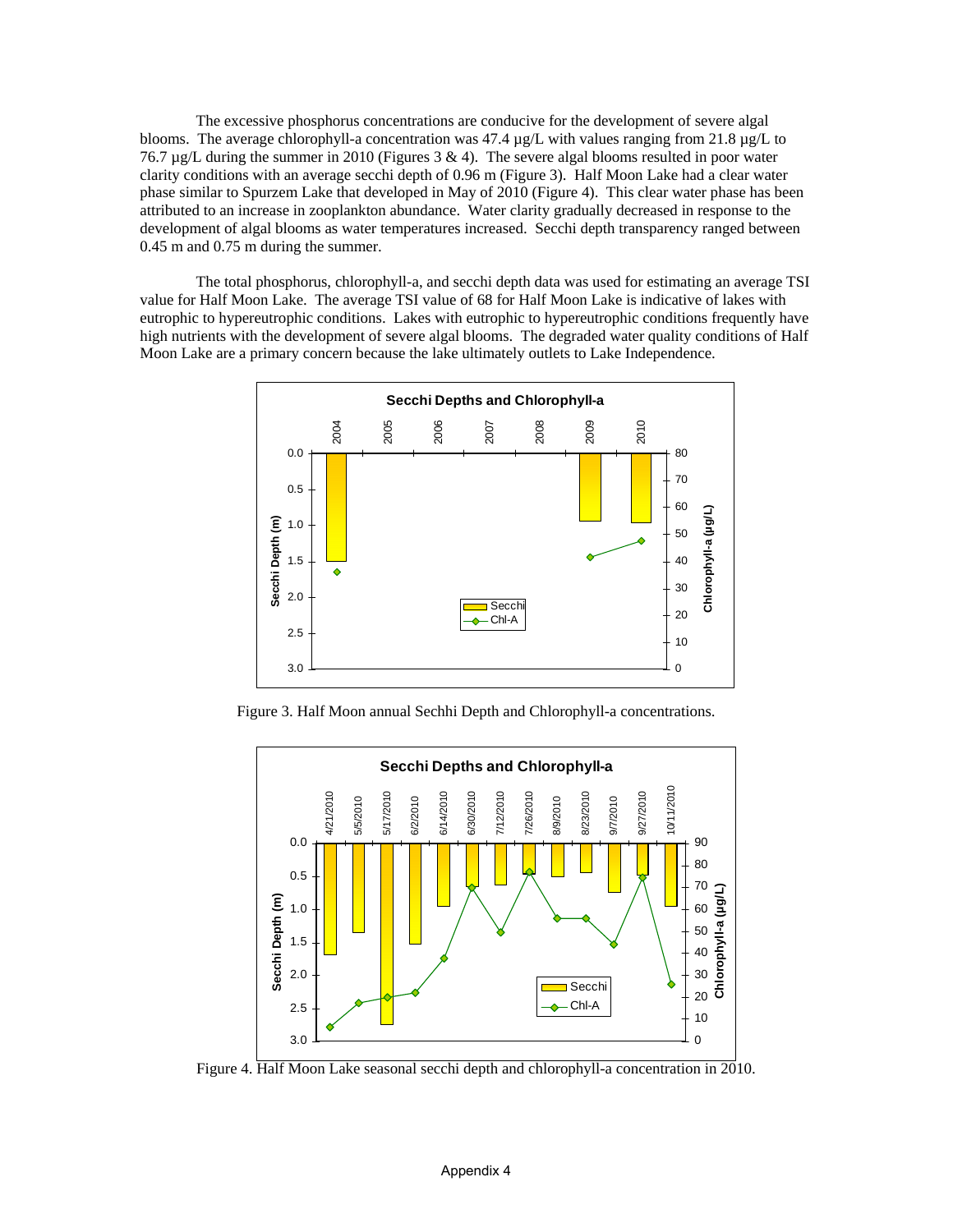### **Lake Sarah**

Lake Sarah continues to exceed MPCA standards for eutrophication. Since 1996, phosphorus concentrations in Lake Sarah have fluctuated between 73.9  $\mu g/L$  (2000) and 138.6 (2004) (Figure 1). During the past summer (2010), the average annual total phosphorus concentration was 113.4  $\mu$ g/L (Figure 1). The high phosphorus concentrations are partially due to the senescence of curly-leaf pondweed and nutrient loading from the watershed. The highest total phosphorus concentrations in 2010 occurred during the fall lake turn-over cycle. These processes re-suspended nutrients throughout the water column and accounted for the high total phosphorus concentrations that reached 162.9  $\mu$ g/L (Figure 2).



Figure 1. Lake Sarah total phosphorus concentrations (1995- 2010)



Figure 2. Lake Sarah seasonal total phosphorus, soluble reactive phosphorus, and total nitrogen concentrations in 2010.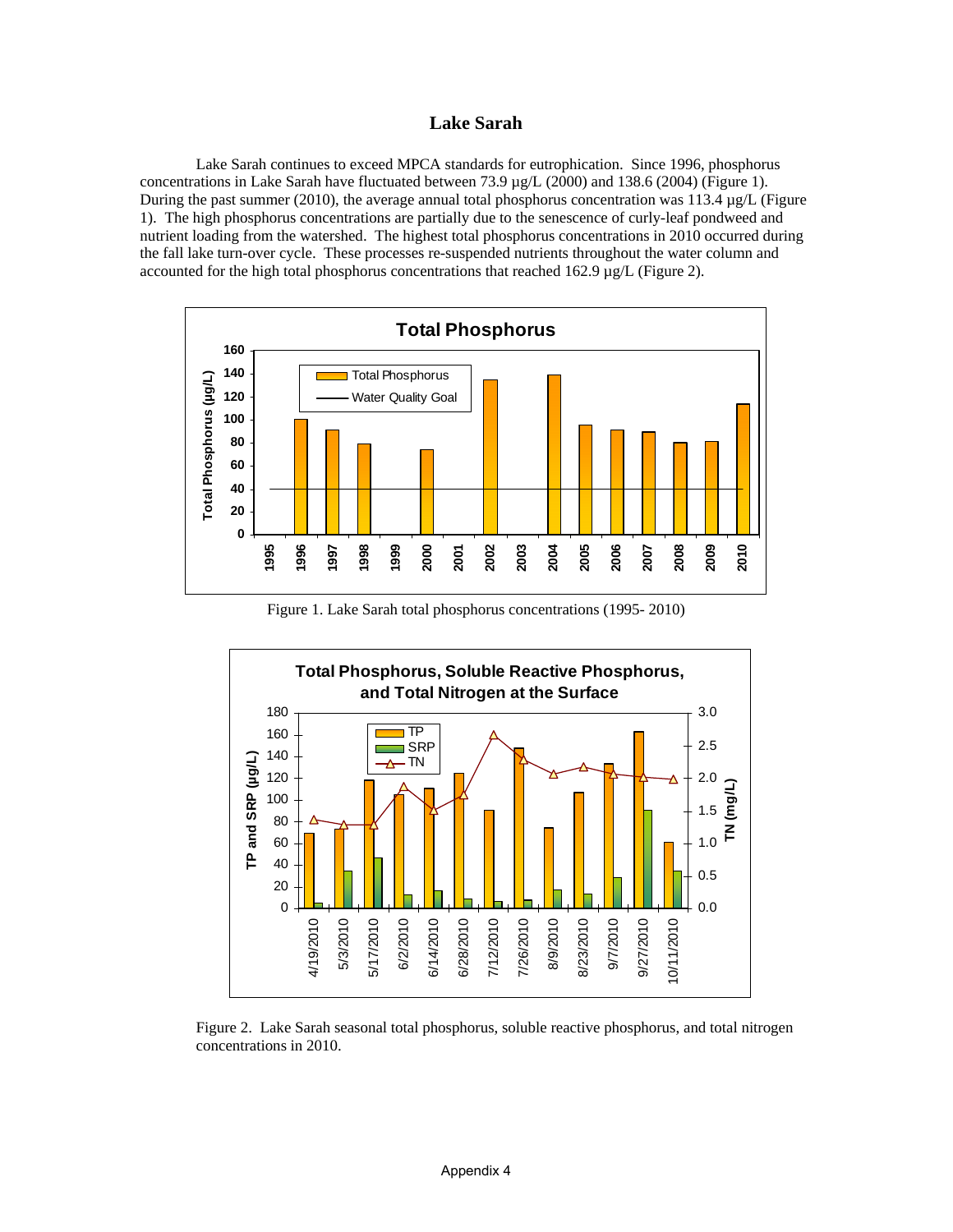The excessive phosphorus concentrations were conducive for the development of severe algal blooms. Lake Sarah annual average chlorophyll-a concentration was 40.7 µg/L in 2010 (Figure 3). This exceeds the MPCA standard for impairment of 14 µg/L. In 2009, phytoplankton samples were collected to identify the algal species that contribute to the excessive algal blooms. It appears that the algal blooms were attributed to blue-green algae species such as *Anabaena spp., Microcystis spp.,* and *Oscillatoria spp*. The severe algae blooms contributed to poor water clarity conditions during mid to late summer (Figure 4). The average secchi depth transparency for Lake Sarah was 1.23 meters in 2010 (Figure 3). The secchi depth transparency ranged from 0.55 m to 1.02 m throughout the summer in 2010.



Figure 3. Lake Sarah chlorophyll-a concentrations (1995-2010)



Figure 4: Lake Sarah seasonal secchi depth and chlorophyll-a concentration in 2010.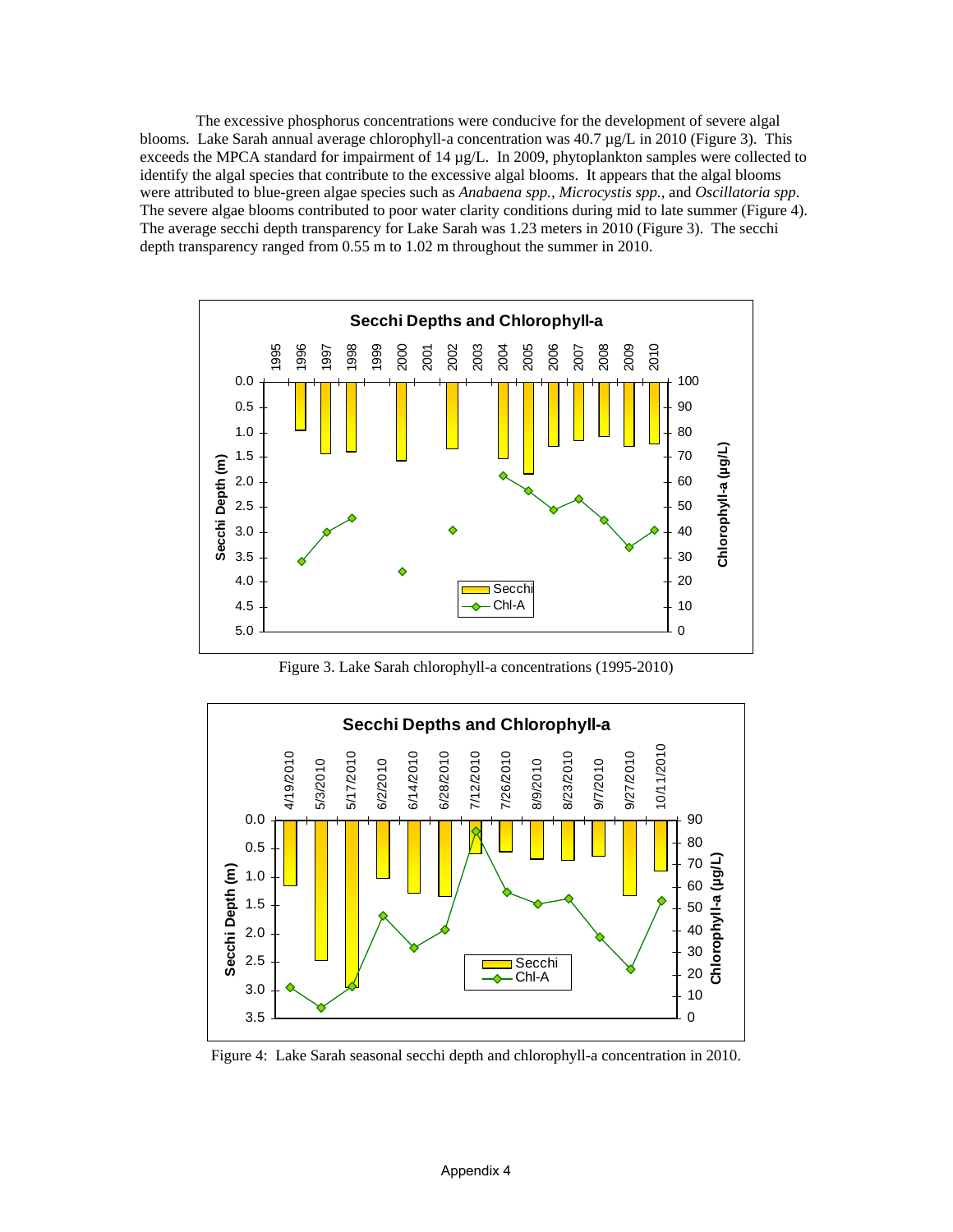#### **Whaletail Lake**

Whaletail Lake has two distinct basins with differences in water quality conditions. The west basin of Whaletail Lake has morphological characteristics that are more similar to shallow lake conditions (maximum depth  $\leq 15$  ft or area  $\geq 80\%$  shallow enough to support emergent and submergent vegetation). The east basin has morphological characteristics that are more similar to deep lakes conditions (maximum depth > 15 ft). Despite the east basin having characteristics similar to a deep lake, the lake most likely qualifies as a shallow lake based on the total littoral acreage (552 acres) exceeding 80% of the total surface acreage (558 acres). The water quality data collected indicated that the current existing conditions exceed the impaired criteria for eutrophication standards by ecoregion for both basins of Whaletail Lake.

The west basin of Whaletail Lake had an average annual total phosphorus concentration of 70.0  $\mu$ g/L with values ranging from 42.5  $\mu$ g/L to 125.5  $\mu$ g/L (Figures 1 & 2). These phosphorus concentrations exceed the MPCA shallow lake phosphorus criteria (60  $\mu$ g/L) for impairment. Shallow lakes are generally more productive and more likely to have degraded water quality conditions due to internal loading processes. Nutrients released from bottom sediments of shallow lakes are frequently re-suspended within the water column due to wind induced mixing throughout the summer. The west basin does not typically stratify for long periods of time, and the frequent turnover often contributes to higher nutrient concentrations.



Figure 1. Whaletail West annual total phosphorus concentration (2000-2010).



Figure 2. Whaletail West seasonal changes in total phosphorus, soluble reactive phosphorus, and total nitrogen concentration in 2010.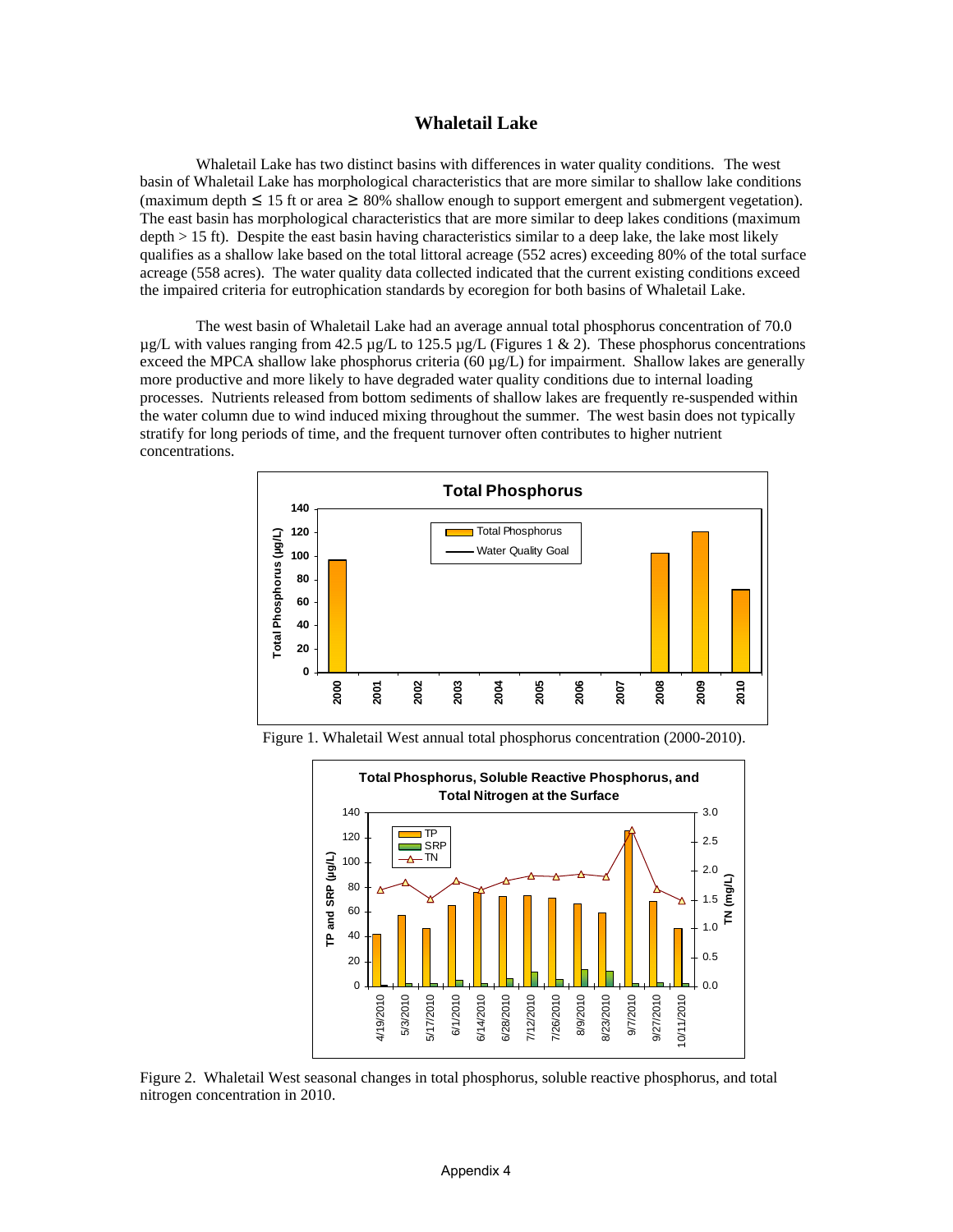The west basin of Whaletail Lake is in an algal dominated condition. The excessive nutrients are conducive for the development of algal blooms. The average annual chlorophyll-a concentration was 21.7  $\mu$ g/L with values ranging from 11.7  $\mu$ g/L to 37.9  $\mu$ g/L during the summer (Figures 3 & 4). The algal blooms resulted in poor water clarity conditions with an average annual secchi depth of 0.82 m in 2010 (Figure 3). The average chlorophyll-a concentration and secchi depth exceed the MPCA criteria for impairment. The algal dominated condition causes a shading effect that makes it difficult for a plant community to become established. Consequently, the west basin of Whaletail Lake has a plant community that is deficient in density and diversity.



Figure 3. Whaletail West annual secchi depth and chlorophyll-a concentration in 2010.



Figure 4. Whaletail West seasonal changes in secchi depth and chlorophyll-a concentration in 2010.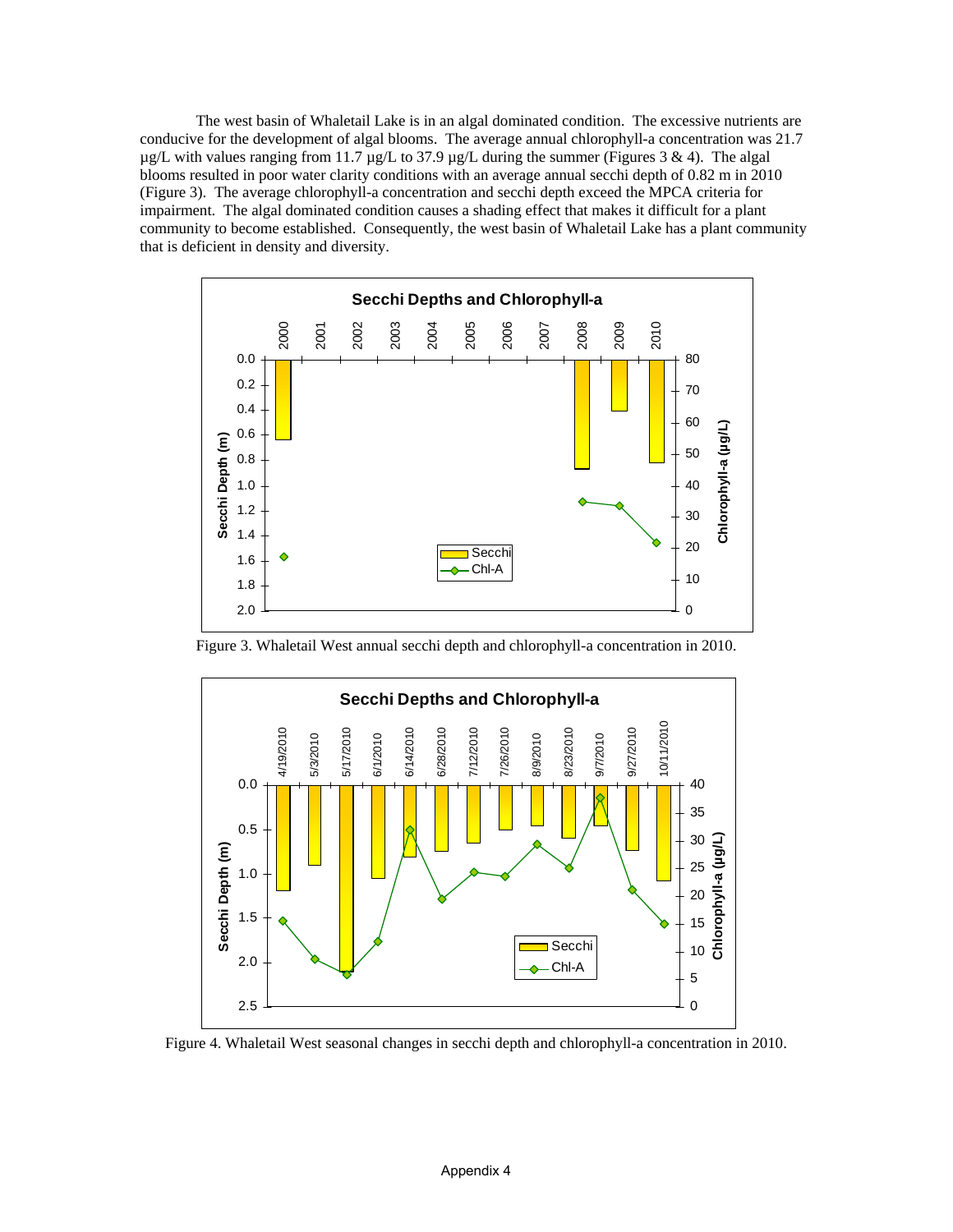The east basin of Whaletail Lake has better water quality in comparison to the west basin. The east basin of Whaletail Lake had an average annual total phosphorus concentration of 53.6 µg/L with values ranging from 31.1 µg/L to 66.2 µg/L (Figures 5 & 6). These phosphorus concentrations are considerably less than the concentrations reported for the west basin. The improved water quality may be attributed to the morphology of the east basin. The east basin has a maximum depth of 8 m that allows for the development of in-lake stratification during the summer. The east basin does turnover in the spring and the fall, which accounts for high phosphorus concentrations in May and September. However, the east basin stratification typically persists throughout the summer (June – September) which confines the nutrients from sediment release within the hypolimnion. These nutrients have the potential to become resuspended to the surface during periods with multiple wind mixing events. Based on the east basin phosphorus concentrations, the extent of multiple mixing events does not appear to occur as frequently as the west basin. In 2010, growing season total phosphorus concentrations in the east basin were better than the MPCA eutrophication standard  $(60 \mu g/L)$  for impaired conditions.



Figure 5. Whaletail East annual total phosphorus concentrations (2000-2010)



Figure 6. Whaletail East seasonal total phosphorus, soluble reactive phosphorus, and total nitrogen concentration in 2010.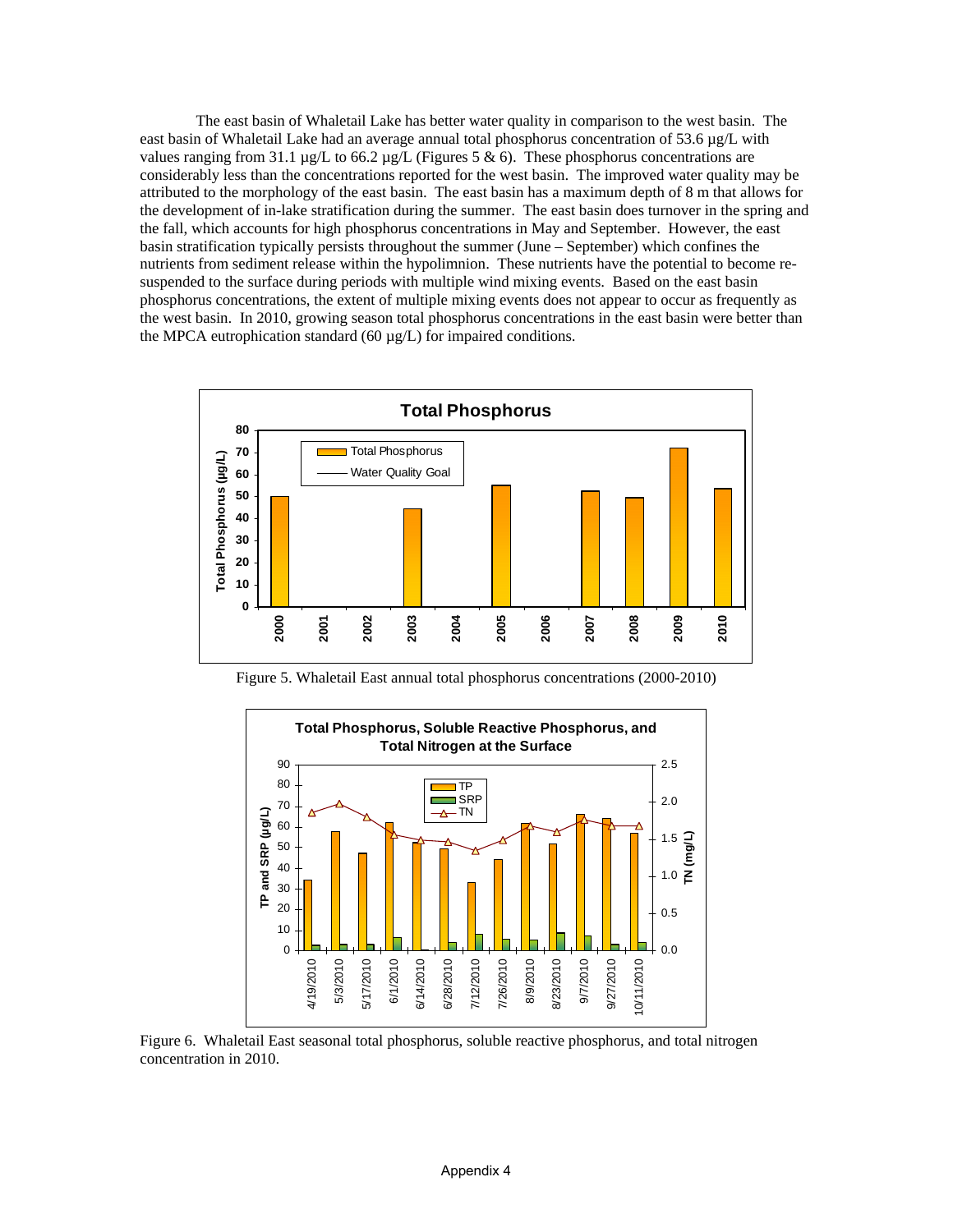The east basin of Whaletail Lake has phosphorus concentrations that are conducive for the development of algal blooms. The average annual chlorophyll-a concentration for the east basin was 17.4  $\mu$ g/L with values ranging from 5.4  $\mu$ g/L to 31.1  $\mu$ g/L (Figures 7 & 8). These algal blooms did not appear to be as severe in comparison to the west basin. The average secchi depth transparency in the east basin was 1.6 m in 2010 (Figure 7), which meets the MPCA shallow lakes water clarity criteria of 1.0 m. The improved water clarity has been more conducive for plant growth. The east basin has a more diverse and dense plant community in comparison to the west basin. The presence of a plant community is more beneficial for water quality improvements because the plants stabilize in-lake sediments and reduces the potential for re-suspension of nutrients.



Figure 7. Whaletail East annual secchi depth and chlorophyll-a concentration (2000-2010).



Figure 8. Whaletail East seasonal secchi depth and chlorophyll-a concentration in 2010.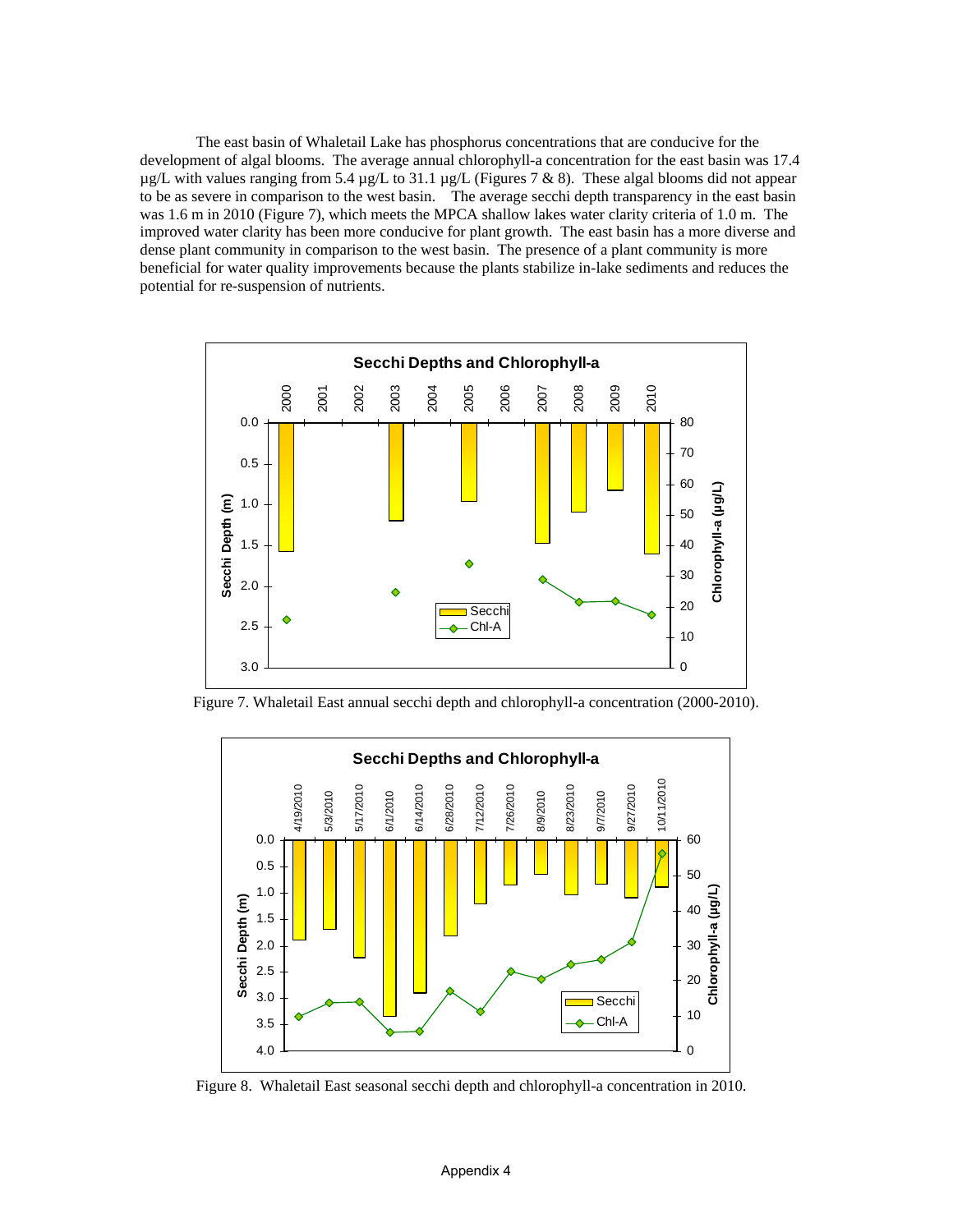Appendix 4 – CAMP Monitoring